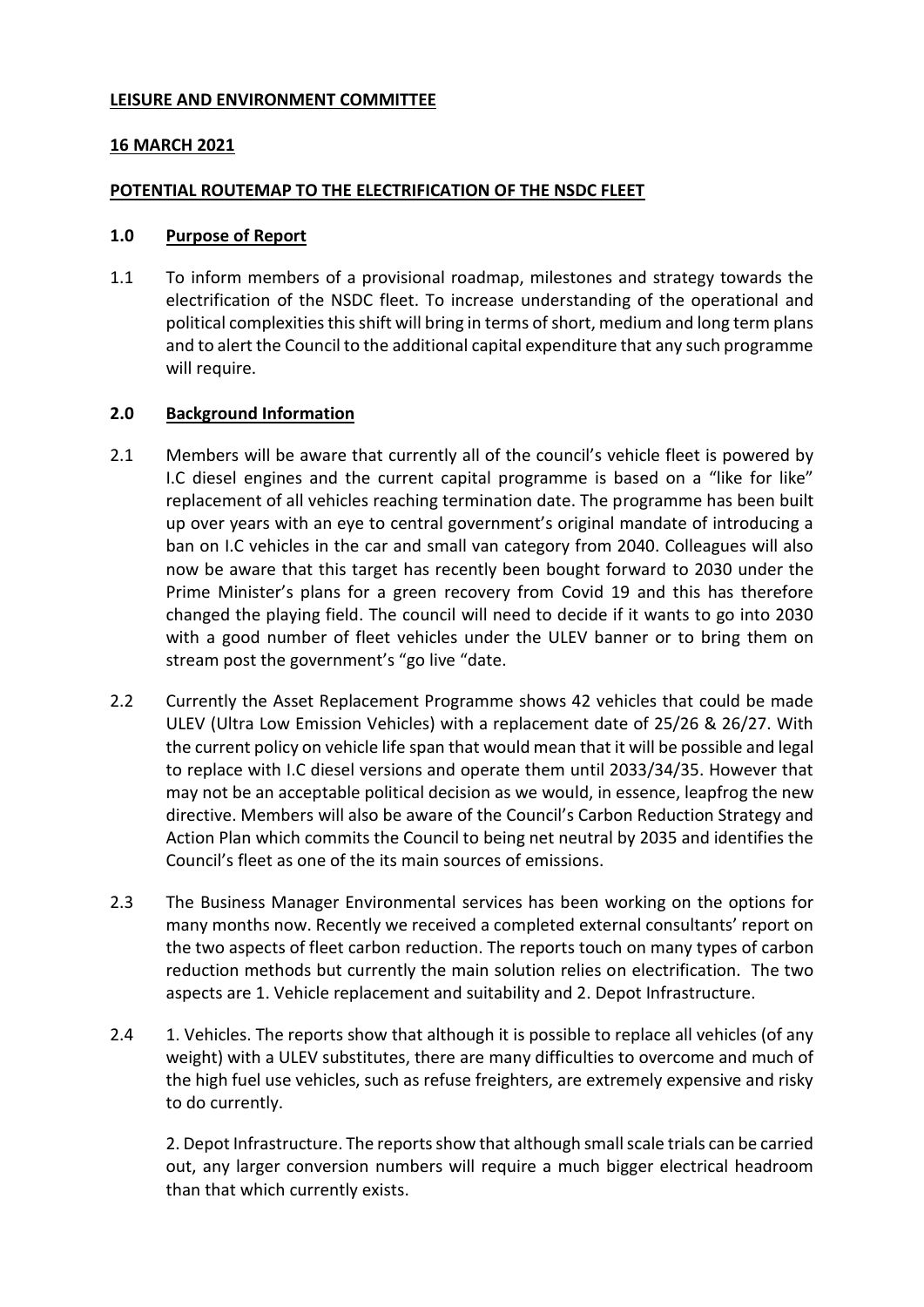- 2.5 A number of decisions will need to be taken to allow NSDC to plan for the future. At this point in time the ULEV technology to support car and small van use is well established and available, albeit a more expensive capital investment. Our investigations have revealed that all of our small vans are suitable for replacement by BEV variants however even though large vans and rigid trucks are operationally suitable, the technology is still in its infancy and the current high purchase cost means that they are uncompetitive economically. In addition, the utilisation of any electric vehicles in the housing section (32 in number, mainly large vans) would require in depth work into how the front line operations work and a possible alteration of terms and conditions for staff.
- 2.6 It is clear that to enable plans to progress, much work is required. A project group comprising colleagues from environmental services, housing, assets and finance are now starting to meet to plan the most effective, efficient and economical way for the Council to transition towards the electrification of the fleet and the wider development of the depot. There will be a major impact from the Climate Change Agenda and any targets already agreed in policy will need to be met. Furthermore, aspirations contained within the National Waste and Resources Strategy may commit the Council to the kerbside collection of more waste streams which will have further ramifications in terms of the development of the depot and its capacity.

Some of the questions the project group are considering include:

- 1. At what stage does the council want to phase in the purchase of ULEV models, given technology development, infrastructure, costs, procurement cycles and the 2030 government date?
- 2. How will staff contracts, terms and conditions be dealt with and a time frame for consultation with wholescale transition of large vans?
- 3. Which vehicles will come in scope and when early pilots to enable learning, medium term transition of all small and large vans, longer term move around refuse collection vehicles?
- 4. Is the current depot big enough given the possible government mandate to collect new waste streams from the kerbside, charging infrastructure requirements and the possible storage of housing vehicles?
- 5. What shape will our dealings with Western Power re electrical headroom take and what does their route map look like given the Government's 2030 timescale?
- 6. How will all of this be financed NSDC, new government funding, competitive grants for which the Council may need shovel-ready schemes?
- 7. What actions do we take with vehicles that cannot easily be operated as ULEV i.e., refuse collection vehicles and transitioning them last in the NSDC route map?
- 2.7 As members will see from the above, the subject is extremely complex and indicative costs cannot be estimated with great certainty at this time, particularly so in relation to government contributions or otherwise, technology developments the impact of any new obligations arising from the National Waste and Resources Strategy (due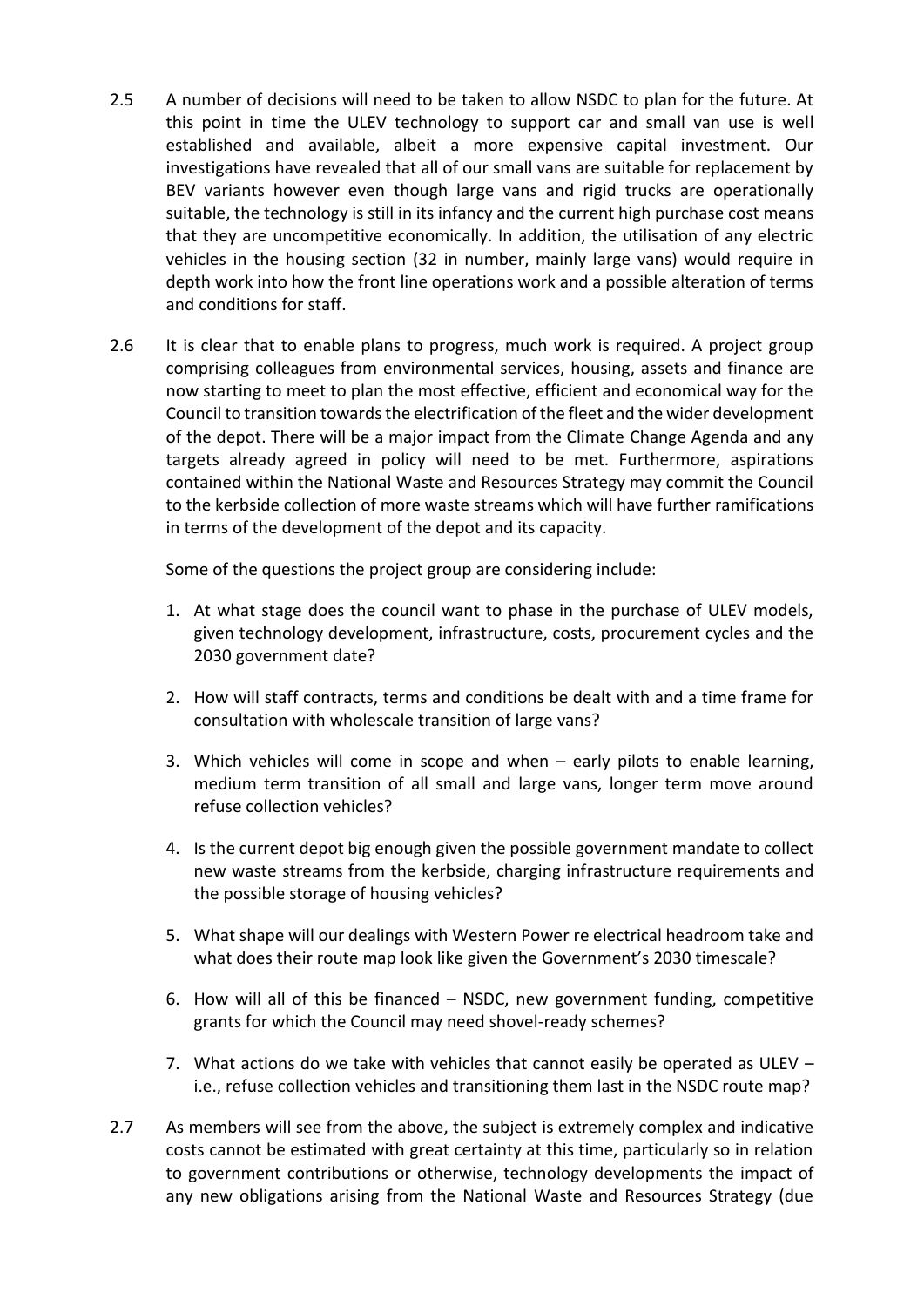2023). However, to give colleagues a feel for current prices, the consultants' report identified 13 vehicles which were currently suitable for moving onto ULEV. The estimated cost for suitable charging points was £110,000 plus additional ground works.

2.8 Similarly, the table below shows the comparison between current diesel vehicles and their electric alternatives.

| <b>Vehicle Type</b> | <b>Diesel</b>     | <b>Electric</b>   | <b>Grant estimate</b> |
|---------------------|-------------------|-------------------|-----------------------|
|                     | £                 | £                 |                       |
| Caged tipper        | 29,000            | 78,000            | Up to 18,000          |
| Small van           | 12,000            | 29,000            | up to 6,700           |
| Large Panel         | $27,000 - 30,000$ | $50,000 - 55,000$ | unknown               |
| Large Mechanical    | 139,000           | 290,000           | unknown               |
| Sweeper             |                   |                   |                       |
| 26,000kg refuse     | 180,000           | 500,000           | unknown               |
| Freighter           |                   |                   |                       |

Obviously the above prices are purchase costs and there is a pay off as far as fuel consumption is concerned which obviously has an impact on the Total Cost of Ownership. These paybacks are discussed in the reports but at this time it is impossible to estimate cost of operation until decisions on which, how and when are made. Obviously, this cost will ultimately be driven by usage and energy costs.

2.9 The aspects that need to be considered are numerous, but a few are:

Vehicle type suitability

Electric vehicle range

Carrying capacity reductions

Other options such as bio diesel / bio LPG / BEV / CNG etc.

Bio diesel practicality due to warranty terms and conditions.

However the report does summarise the TCO and emissions savings and identifies that ULEV small vans are currently the only technology replacement that leads to a direct total cost of ownership saving, with associated benefits in terms of Co2 emissions.

2.10 What this means in terms of next steps, is that the proposed NSDC approach will be to start small with some pilots of electric small vans for the Council's Community Protection Officers. This will also allow utilisation of the already fitted charging points at Castle House. This will allow a real world long term test, with the associated TCO calculations, whilst also allowing the vehicles to be seen around the district as a positive first step in the route map the Council wishes to take. The cost of these vehicles will be more expensive than their diesel alternatives, but the experience will enable to the Council to learn from operating, charging and maintaining the vehicles in a relatively cost effective way.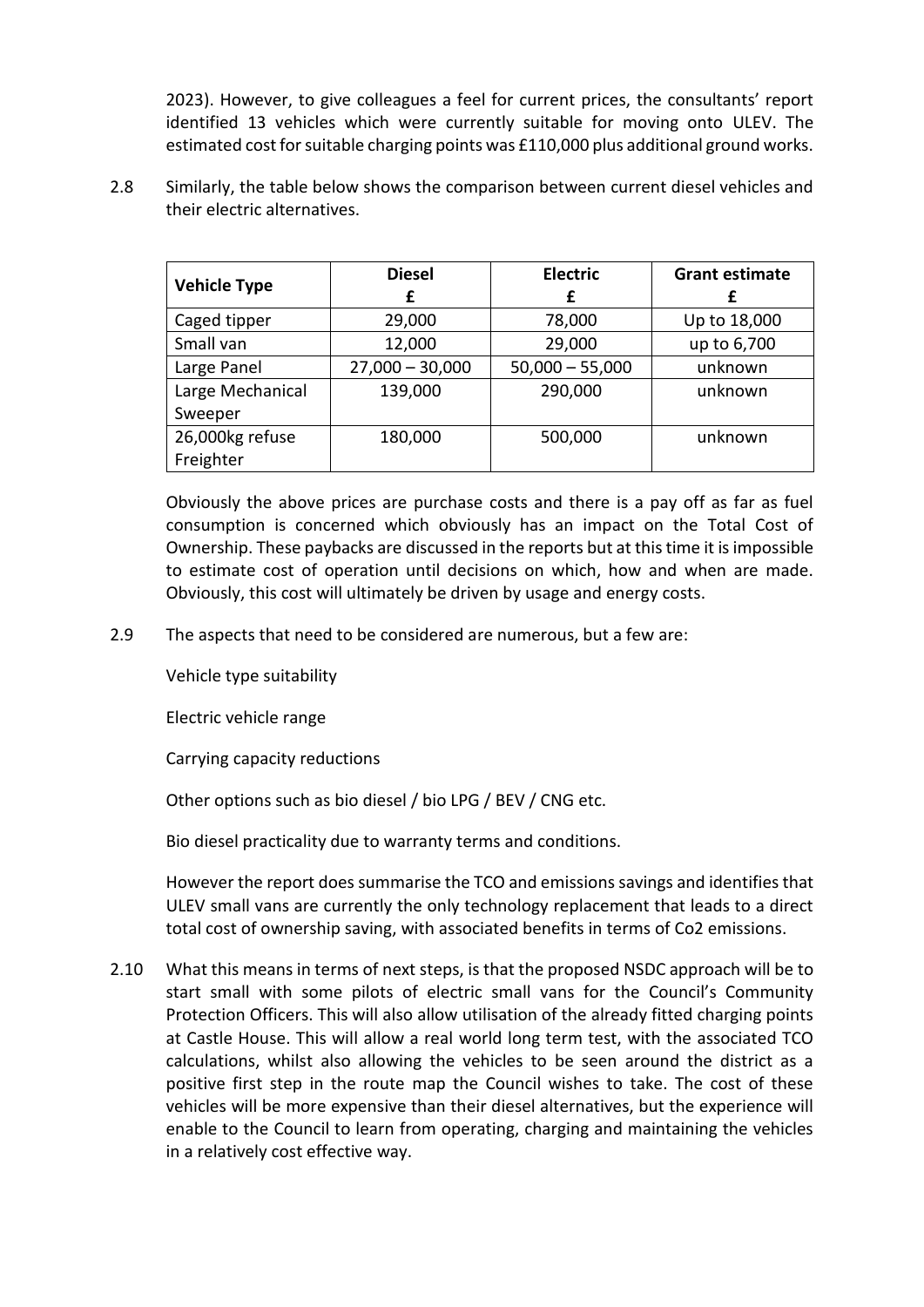- 2.11 Conversations with Western Power revealed that the Company is currently tied into 8 year regulatory periods with the next break due in 2023. At the current time, the Company is prevented from planning ahead of need but given that 2030 will also be on its radar as well as the regulators, this may well be subject to change and may therefore increase power capacity to Brunel Drive which would facilitate a more extensive move to electric vehicles.
- 2.12 The period between 2023 and 2026 will be crucial then in terms of putting in place the business case for wider infrastructure at the depot in order to facilitate a possible wholesale transition of small vans and vehicles in 2026. This period will also require consultation with colleagues about possible changes in terms and conditions in relation to how vehicles are used and whether they are charged from home or the depot.
- 2.13 Post 2026, the Council may start similar trials with larger vehicles, such as refuse collection vehicles, to once again understand the practicalities of operating such vehicles before putting together a business case at a future point for the wholescale transfer to electric.

# **3.0 Finance Comments (FIN-21/2814)**

- 3.1 At present, the effect to the general fund is an estimated one-off cost of £30,000 for the specialist input to the working party. There is a budget of £53,050 for Development in 2021/22 to cover this cost.
- 3.2 In the long term, there could be savings to the general fund on the running costs of the vehicles, but that is unknown at this stage of the project. The 2021/22 vehicle running cost budgets are shown below to give an idea of amounts where there is potential for savings in the future.

| Petrol & Diesel  | £456,680 |  |
|------------------|----------|--|
| Oil & Lubricants | £16,050  |  |
| Tyres            | £53,650  |  |
| Licences & MOT's | £36,110  |  |
| <b>Materials</b> | £215,580 |  |

- 3.3 Currently, the Asset Replacement Programme has a budget to replace two small vans at £12,000 each. The costs of these would increase to £29,000 each and could be eligible for a small grant of up to £6,700 each to contribute to the additional cost. Therefore, the Capital Programme budget for replacement vehicles would need to be increased by £34,000 financed by the Capital Reserve, less the value of the grant that is awarded. The Capital Reserve unallocated balance will be £16,400.
- 3.4 The Capital Programme budget for 2021/22 to 2024/25 has recently been reported to Policy and Finance Committee including replacement vehicles on a like for like basis and has been recommended for approval by Council at its meeting on 9 March. Any additional costs that are realised by the project group will need to be considered by SLT via a Capital Appraisal Form in order for the additional budgets to be appropriately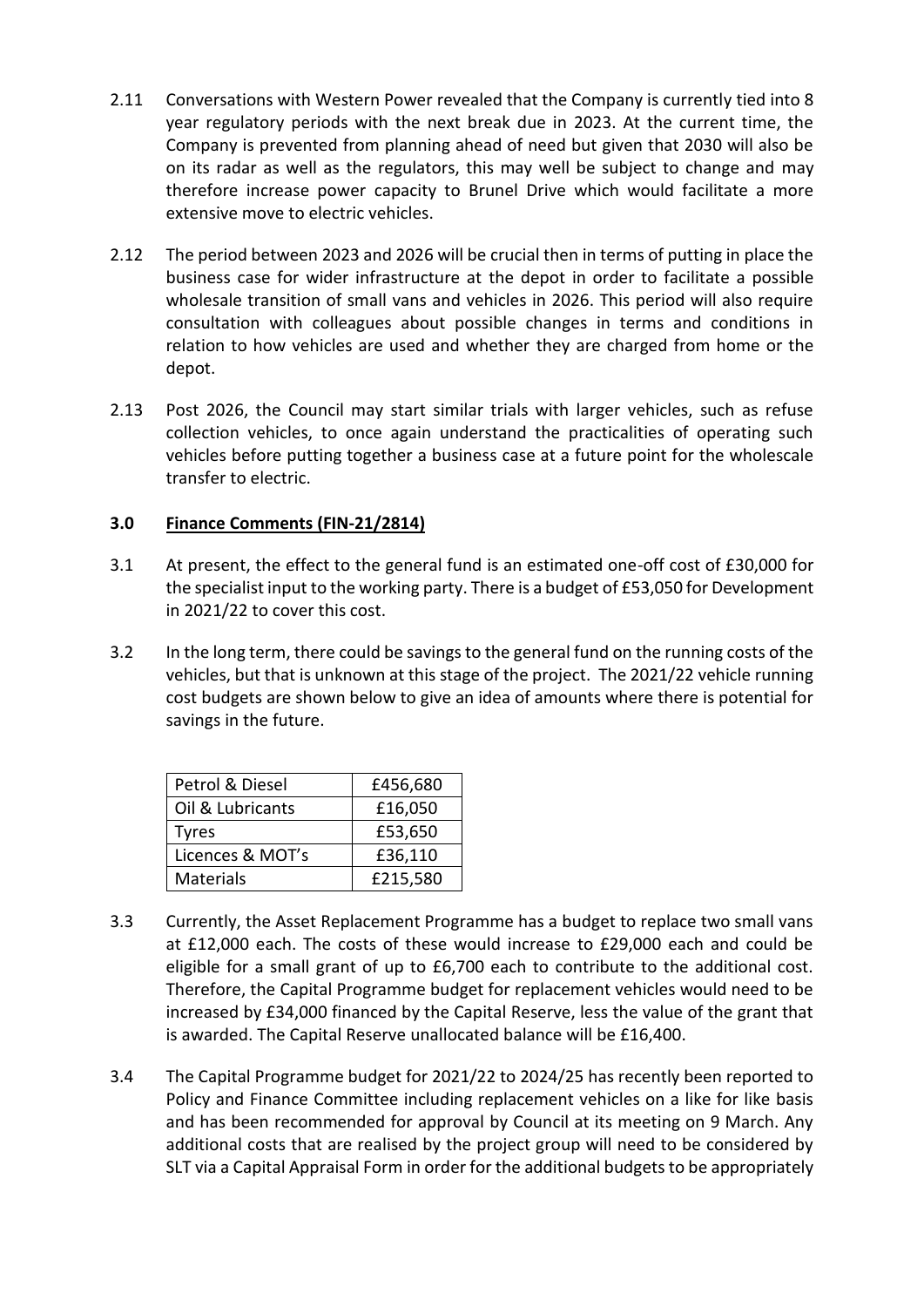assessed and scored before approval is sought from Policy and Finance Committee to increase the budget.

## **4.0 Equalities Implications**

4.1 None at this stage but during the implementation of this strategy the ongoing impacts of any decisions will be considered.

## **5.0 Digital Implications**

5.1 Will be detailed as the project develops.

## **6.0 Impact on Budget/Policy Framework**

6.1 As can be seen from the text above there are many impacts on budget and policy however it is clear that these will need to be clarified after a decision on the direction of travel. Each individual aspect of the strategy will need to be individually assessed. These assessments will need to consider finance, both revenue and capital (inc HRA), political stewardship, Human Resources implications etc etc. There will be many more reports provided over the coming months and years to inform members of decisions, difficulties and opportunities.

## **7.0 Community Plan – Alignment to Objectives**

7.1 Continue to maintain the high standard of cleanliness and appearance of the local environment. Enhance and protect the district's natural environment. Improve the health and wellbeing of local residents.

### **8.0 RECOMMENDATIONS that:**

- i) Members approve the phased approach towards electrification that has been set out in the report, starting with small scale pilots, before looking at two possible phases of transition – 2023-26 for small vans and fleet, subject to business case, and post 2026 for larger vehicles, subject to business case;
- ii) Members note the current uncertainties in setting out the long-term route map, but ask the project team to continue working on a masterplan for the development of the depot site, taking into consideration the National Waste and Resources Strategy and future requirements given the Government's 2030 target. This would significantly assist in off-setting costs if government grants become available for shovel ready schemes;
- iii) Members recommend to Policy and Finance Committee at its next meeting on April 1, that an amendment is made to the capital programme to the increase the Capital replacement programme for small vehicle replacement during 21/22 by £34k to allow the already scheduled replacement of two suitable ULEV's to be purchased in line with the phased approach being set out in this report; and
- iv) Members recommend to Policy and Finance Committee that the sum of £30,000 is allocated from the Capital Feasibility Reserve, to allow a small